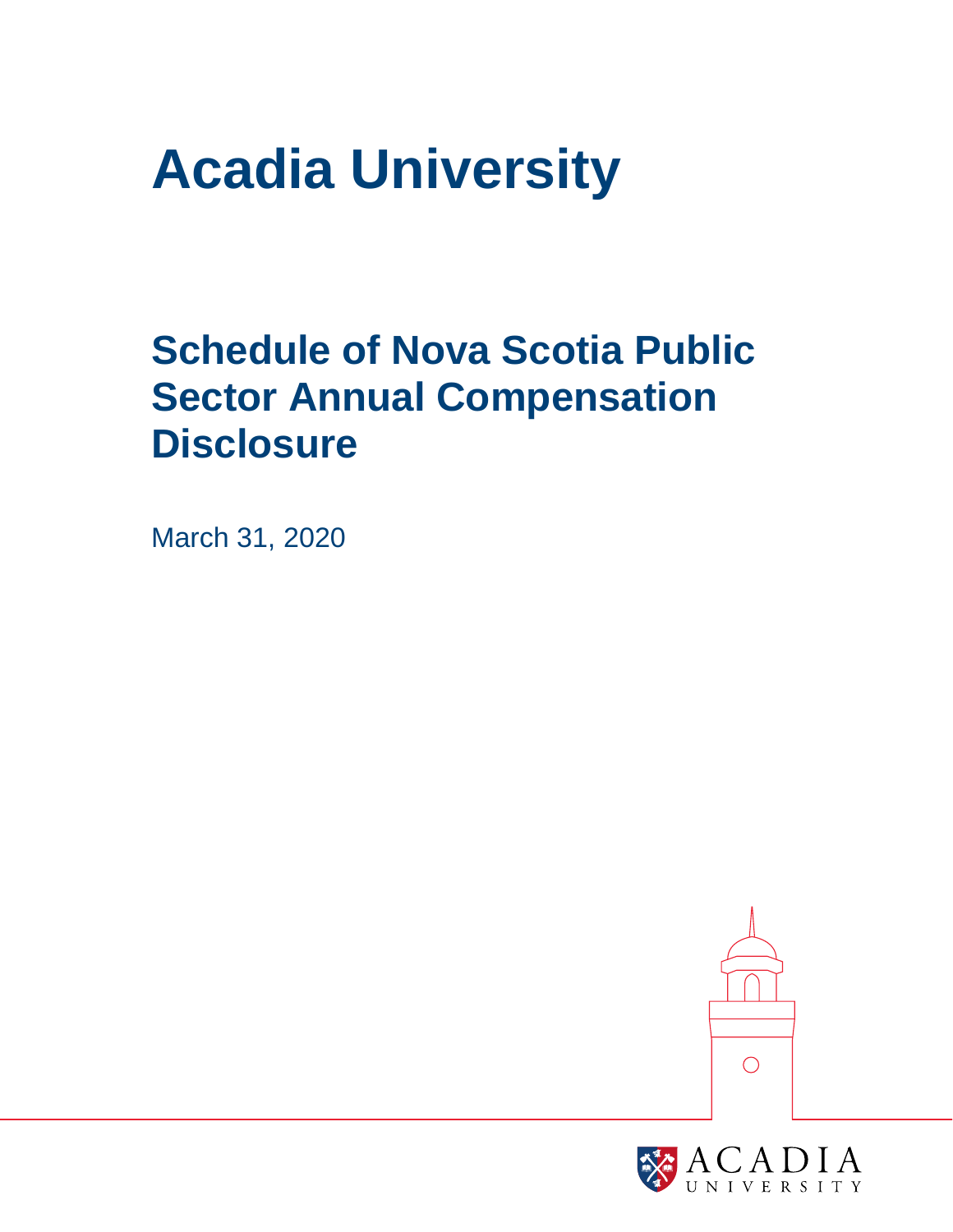

### Independent auditor's report

**Grant Thornton LLP** Nova Centre, North Tower Suite 1000, 1675 Grafton Street Halifax, NS B3J 0E9

T +1 902 421 1734 F +1 902 420 1068

The Board of Governors of

#### **Acadia University**

#### **Opinion**

We have audited the Schedule of employee compensation for Acadia University for the year ended March 31, 2020, and the notes, including a summary of significant accounting policies ("the Schedule").

In our opinion, the accompanying Schedule for the year ended March 31, 2020 is prepared, in all material respects, in accordance with the financial reporting provisions of the Public Sector Compensation Disclosure Act, 2010, C.43, S.1 ("PSCD Act").

#### **Basis for Opinion**

We conducted our audit in accordance with Canadian generally accepted auditing standards. Our responsibilities under those standards are further described in the *Auditor's Responsibilities for the Audit of the Schedule* section of our report. We are independent of the University in accordance with the ethical requirements that are relevant to our audit of the Schedule in Canada, and we have fulfilled our other ethical responsibilities in accordance with these requirements. We believe that the audit evidence we have obtained is sufficient and appropriate to provide a basis for our opinion.

#### **Emphasis of Matter - Basis of Accounting**

We draw attention to Note 1 to the Schedule, which describes the basis of accounting. The Schedule is prepared to assist the University meet the requirements of the PSCD Act. As a result, the Schedule may not be suitable for another purpose. Our opinion is not modified in respect of this matter.

#### **Responsibilities of Management and Those Charged with Governance for the Schedule**

Management is responsible for the preparation of the Schedule in accordance with the financial reporting provisions of the PSCD Act, and for such internal control as management determines is necessary to enable the preparation of the Schedule that is free from material misstatement, whether due to fraud or error.

Those charged with governance are responsible for overseeing the University's financial reporting process.

#### **Auditor's Responsibilities for the Audit of the Schedule**

Our objectives are to obtain reasonable assurance about whether the Schedule as a whole is free from material misstatement, whether due to fraud or error, and to issue an auditor's report that includes our opinion. Reasonable assurance is a high level of assurance, but is not a guarantee that an audit conducted in accordance with Canadian generally accepted auditing standards will always detect a material misstatement when it exists. Misstatements can arise from fraud or error and are considered material if, individually or in the aggregate, they could reasonably be expected to influence the economic decisions of users taken on the basis of this Schedule.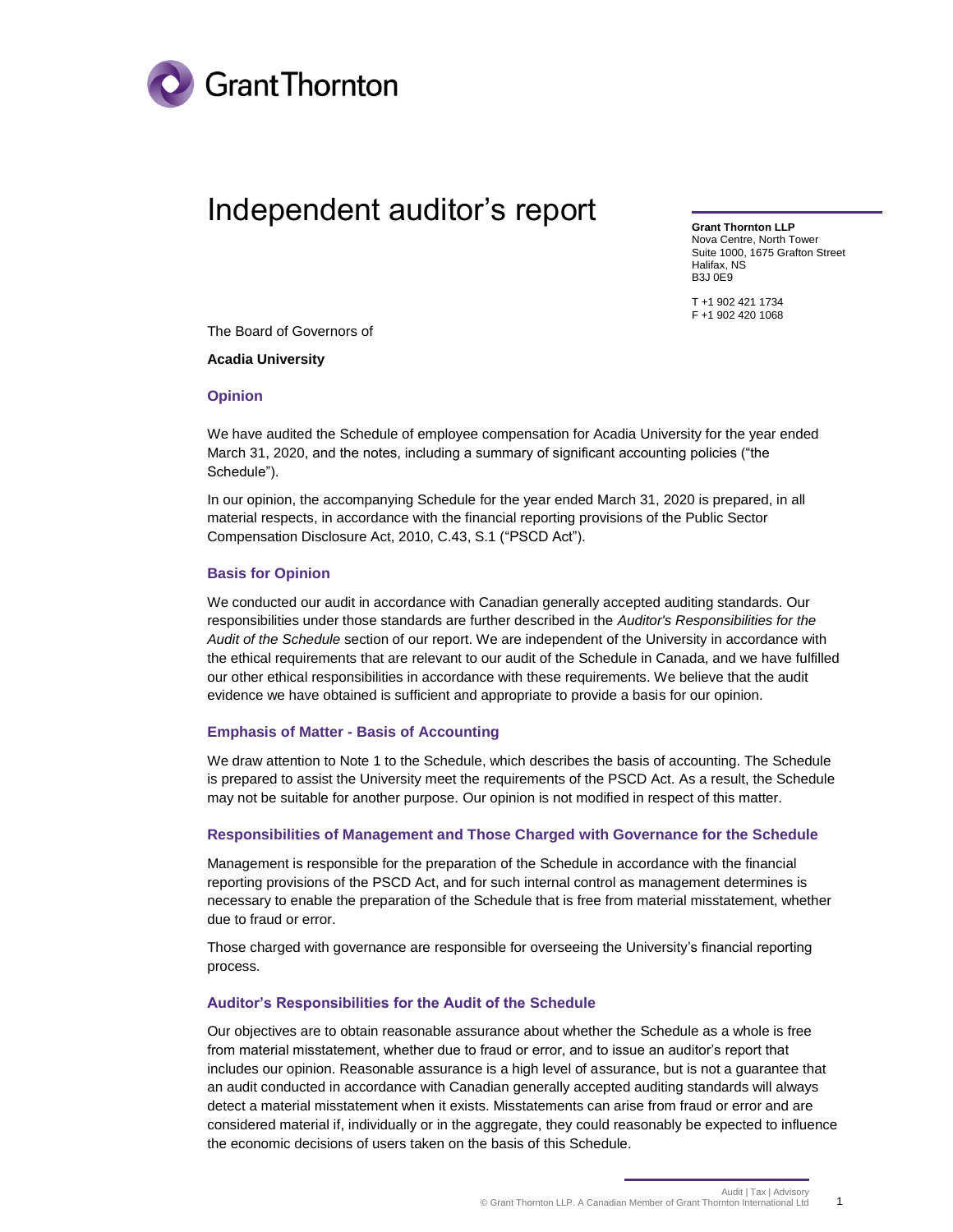As part of an audit in accordance with Canadian generally accepted auditing standards, we exercise professional judgment and maintain professional skepticism throughout the audit.

We also:

- Identify and assess the risks of material misstatement of the Schedule, whether due to fraud or error, design and perform audit procedures responsive to those risks, and obtain audit evidence that is sufficient and appropriate to provide a basis for our opinion. The risk of not detecting a material misstatement resulting from fraud is higher than for one resulting from error, as fraud may involve collusion, forgery, intentional omissions, misrepresentations, or the override of internal control.
- Obtain an understanding of internal control relevant to the audit in order to design audit procedures that are appropriate in the circumstances, but not for the purpose of expressing an opinion on the effectiveness of the University's internal control.
- Evaluate the appropriateness of accounting policies used and the reasonableness of accounting estimates and related disclosures made by management.

We communicate with those charged with governance regarding, among other matters, the planned scope and timing of the audit and significant audit findings, including any significant deficiencies in internal control that we identify during our audit.

Grant Thouston LLP

June 11, 2020

Halifax, Canada Chartered Professional Accountants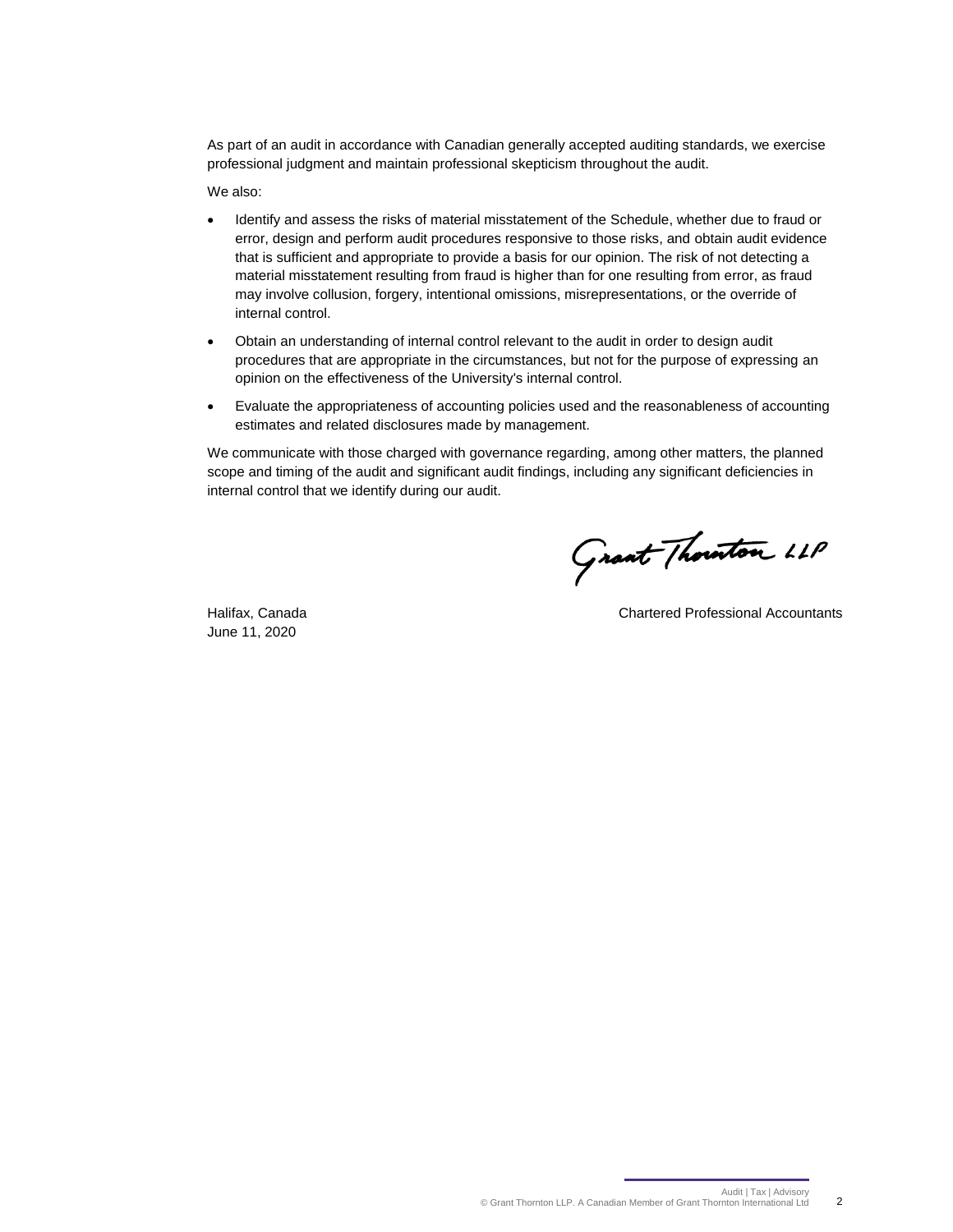| Name                  | Compensation |
|-----------------------|--------------|
| Abela, Paul           | 120,866      |
| Adam, Mark            | 103,292      |
| Ahern, Stephen        | 125,368      |
| Alexander, Cynthia    | 138,161      |
| Anderson, Barbara     | 142,418      |
| Arnold, Paul          | 106,057      |
| Avery, Trevor         | 104,768      |
| Aylward, Marie        | 123,153      |
| Banks, Jeffrey        | 152,327      |
| Barr, Sandra          | 159,677      |
| Bennett, Craig        | 145,847      |
| Benoit, Darcy         | 129,943      |
| Biro, Andrew          | 123,248      |
| Bishop, Claude-Mark   | 112,968      |
| Bissix, Glyn          | 149,802      |
| Bonner, Claudine      | 100,039      |
| Brickner, Rachel      | 116,147      |
| Brittain, James       | 117,061      |
| Brodeur, Darlene      | 152,336      |
| Callaghan, Edith      | 137,827      |
| Callaghan, Michael    | 122,656      |
| Callbeck, Christopher | 164,382      |
| Campbell, Wanda       | 146,208      |
| Charke, Derek         | 116,619      |
| Chipman, Hugh         | 134,112      |
| Clarke, Nancy         | 127,302      |
| Colton, John          | 152,866      |
| Corbett, Michael      | 131,882      |
| Cunningham, Richard   | 126,656      |
| Currie, Suzanne       | 164,606      |
| Curry, Eva            | 110,075      |
| Dahringer, Heather    | 127,170      |
| Darnbrough, James     | 135,583      |
| Delpeche, Bernard     | 142,205      |
| Dennis, Michael       | 137,213      |
| Devine, Michael       | 126,558      |
| Dickie, Kevin         | 139,082      |
| Doerr, Paul           | 137,438      |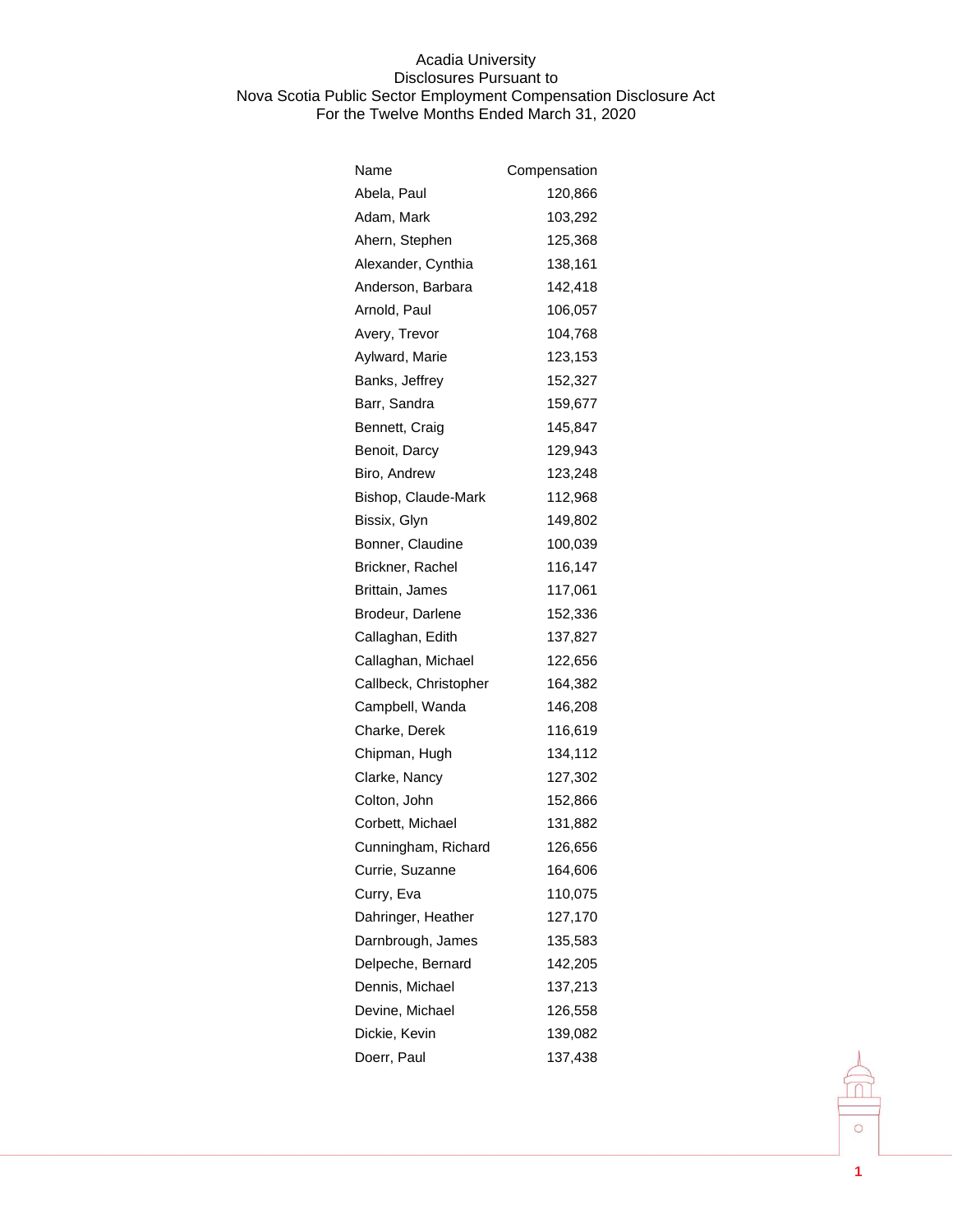| Name                | Compensation |
|---------------------|--------------|
| Doucette, Gary      | 114,831      |
| Duguay, Scott       | 108,248      |
| Duke, David         | 127,830      |
| Durant, Matthew     | 129,248      |
| Dye, Kelly          | 127,444      |
| Easy, Russell       | 102,564      |
| Ellis, Bobby        | 102,117      |
| Elshof, Leo         | 131,868      |
| Evans, Rodger       | 136,475      |
| Falkenham, Marcel   | 125,728      |
| Faraone, Nicoletta  | 114,721      |
| Feltmate, lan       | 126,263      |
| Flanagan, Daphne    | 107,439      |
| Fowles, Jonathon    | 130,694      |
| Frank, Lesley       | 108,379      |
| Gibson, Glenys      | 145,525      |
| Grant, James        | 104,733      |
| Guiney Yallop, John | 116,285      |
| Handrigan, Nancy    | 133,731      |
| Hansen, John        | 125,758      |
| Hemming, Heather    | 197,724      |
| Henderson, T        | 119,027      |
| Hennessy, Jeffrey   | 128,331      |
| Hillier, Neil       | 170,238      |
| Holmberg, Diane     | 144,866      |
| Holt, Jason         | 118,377      |
| Hooper, Jeffrey     | 161,759      |
| Hopkins, Mark       | 114,938      |
| Huestis, Leigh      | 107,061      |
| Ivany, Raymond      | 143,882      |
| Jha, Amitabh        | 124,497      |
| Kapoor, Harish      | 130,834      |
| Karsten, Richard    | 126,053      |
| Kayahan, Cevat      | 122,802      |
| Keefe, Clifford     | 159,105      |
| Kruisselbrink, L.   | 128,349      |
| Landgraf, Diemo     | 116,055      |
| Landry, Scott       | 116,847      |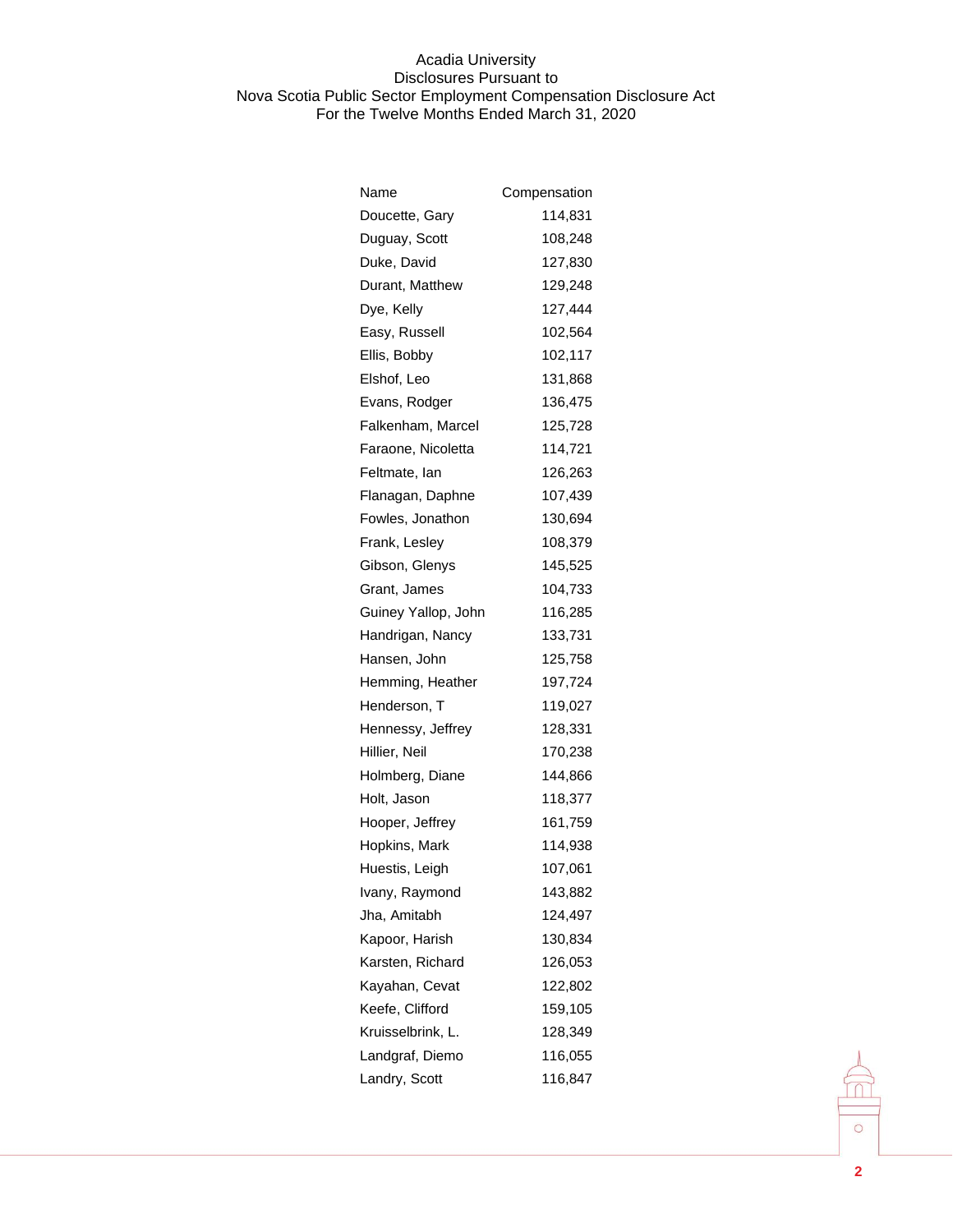| Name                | Compensation |
|---------------------|--------------|
| Larocque, Lance     | 106,973      |
| Lauzon, Paul        | 120,075      |
| Leidl, Judith       | 103,676      |
| Lu, Wilson          | 110,565      |
| Lukeman, Matthew    | 126,360      |
| MacDonald, Jennifer | 106,230      |
| MacKinnon, David    | 134,545      |
| MacKinnon, Gregory  | 137,854      |
| MacLean, Stephen    | 106,460      |
| MacLeod, James      | 157,271      |
| MacVicar, Mary      | 145,754      |
| Maitzen, Stephen    | 130,656      |
| Mallory, Mark       | 148,856      |
| McMullin, David     | 109,840      |
| Mendivil, Franklin  | 136,913      |
| Migliarisi, Anna    | 125,026      |
| Mitchell, Andrew    | 123,510      |
| Morley, Catherine   | 103,845      |
| Morrison, George    | 194,132      |
| Moussa, Hassouna    | 150,390      |
| Murimboh, John      | 118,879      |
| Murphy, Rene        | 148,415      |
| Murray, lan         | 124,540      |
| Narbeshuber, Lisa   | 122,851      |
| Newman, Randy       | 100,631      |
| O'Driscoll, Nelson  | 135,100      |
| Patterson, Erin     | 117,892      |
| Peng, Jianan        | 138,067      |
| Piper, David        | 154,075      |
| Price, Lisa         | 128,354      |
| Proulx, Robert      | 110,320      |
| Provencal, Vernon   | 149,862      |
| Quema, Anne         | 135,991      |
| Raeside, Robert     | 161,962      |
| Ramsay, Marc        | 112,669      |
| Rand, Jennie        | 113,738      |
| Redden, Anna        | 144,704      |
| Richard, Jennifer   | 122,484      |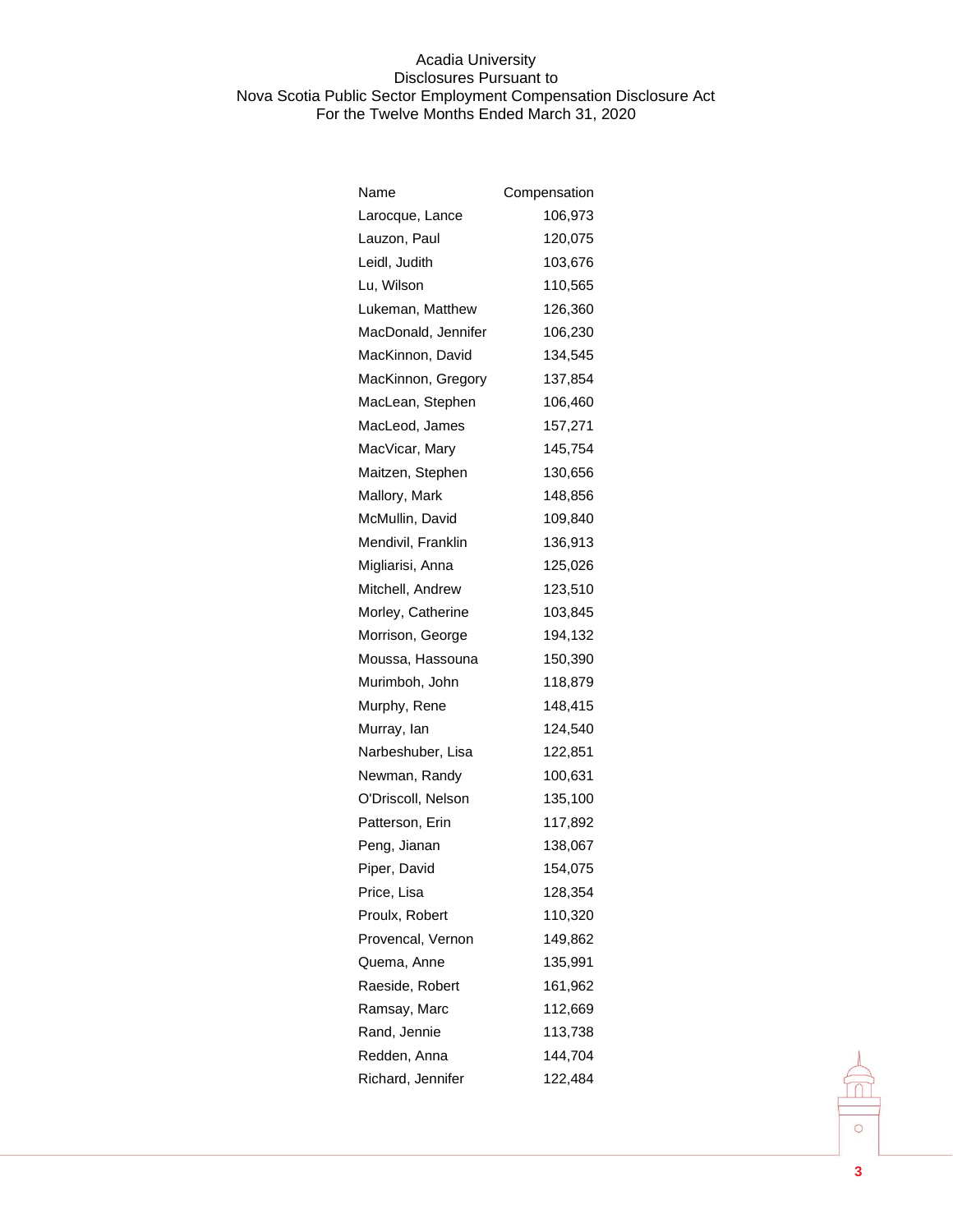| Name                   | Compensation |
|------------------------|--------------|
| <b>Ricketts, Peter</b> | 347,410      |
| Rigg, Patricia         | 141,884      |
| Roberts, Scott         | 124,330      |
| Robertson, Michael     | 136,833      |
| Robinson, Laura        | 117,778      |
| Rushton, Christianne   | 119,398      |
| Saklofske, Jon         | 114,835      |
| Sanford, James         | 109,613      |
| Seale, Robert          | 117,951      |
| Seaman, Roxanne        | 136,065      |
| Seamone, Donna         | 118,685      |
| Sears, Donna           | 106,969      |
| Semenenko, Igor        | 109,166      |
| Shakshuki, Elhadi      | 139,270      |
| Sheppard, Michael      | 104,544      |
| Shields, Christopher   | 128,180      |
| Shutler, Dave          | 134,419      |
| Silver, Daniel         | 154,570      |
| Slights, Jessica       | 127,006      |
| Smith, Ann             | 109,343      |
| Smith, Todd            | 128,290      |
| Spooner, lan           | 148,788      |
| Stanley, Clifford      | 142,215      |
| Stewart, Donald        | 131,314      |
| Stokesbury, Michael    | 133,630      |
| Symons, Douglas        | 159,584      |
| Tango, Martin          | 114,835      |
| Taylor, Philip         | 130,864      |
| Teismann, Holger       | 114,947      |
| Thomas, Christian      | 111,661      |
| Tinkham, Jennifer      | 101,967      |
| Tong, Anthony          | 127,378      |
| Townsend, Patricia     | 138,250      |
| Trofanenko, Brenda     | 120,551      |
| Trudel, Andre          | 161,260      |
| Trudel, Cynthia        | 100,991      |
| Van Blarcom, Brian     | 140,674      |
| Vibert, Ann            | 161,445      |

**4**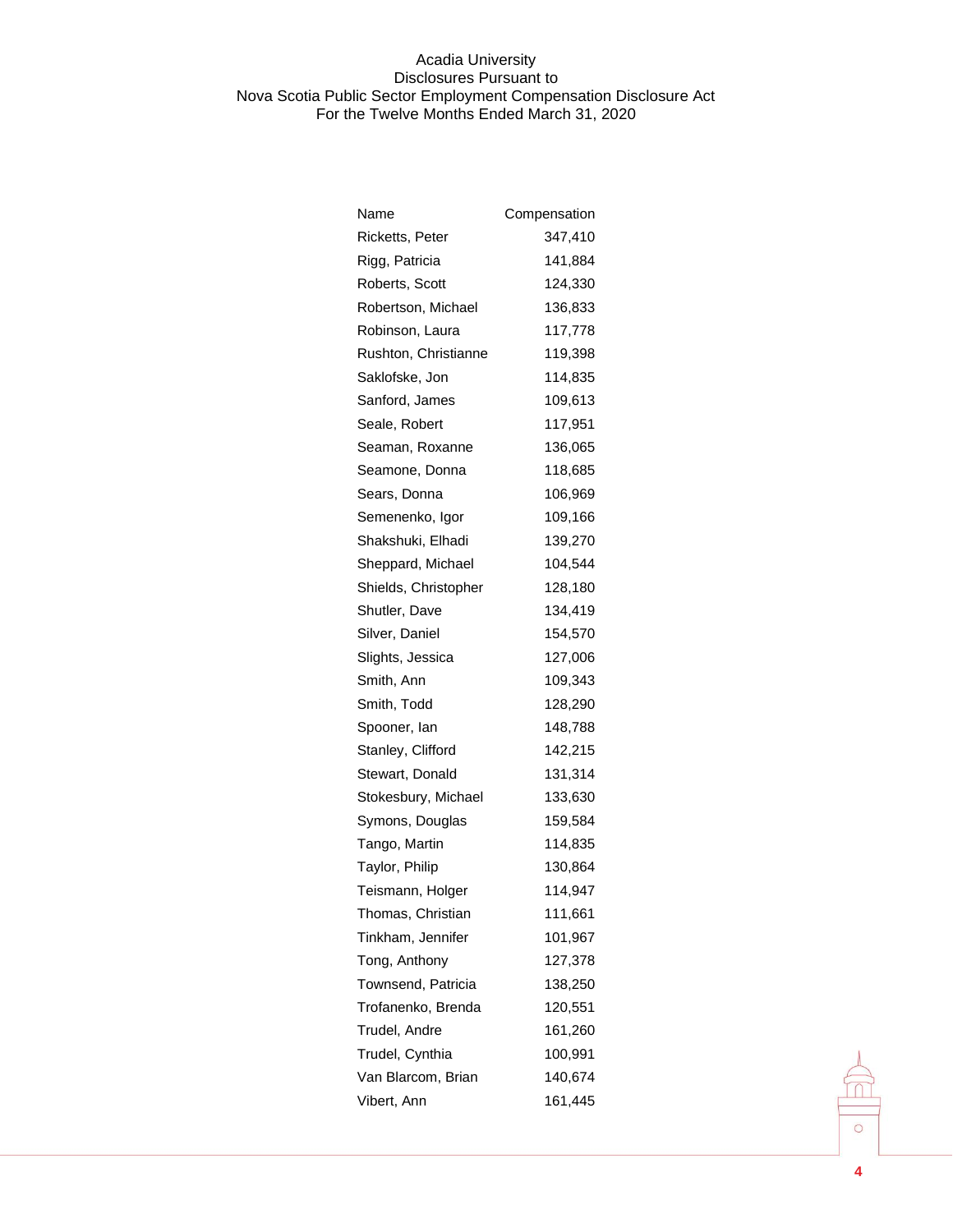| Name                 | Compensation |
|----------------------|--------------|
| Vibert, Conor        | 167,546      |
| Vincent, Kerry       | 114,283      |
| Walker, Allison      | 107,553      |
| Wang, Yinglei        | 120,618      |
| Weatherbee, Terrance | 125,791      |
| Whetter, Kevin       | 125,767      |
| Whidden, James       | 117,432      |
| Whitehall, Geoffrey  | 123,787      |
| Wilks, lan           | 128,859      |
| Williams, Peter      | 152,554      |
| Wilson, Brian        | 130,986      |
| Yang, Jun            | 106,077      |
| Zamlynny, Volodymyr  | 120,256      |
| Zhang, Haiyi         | 106,530      |
| Zhang, Ying          | 128,264      |

**5**